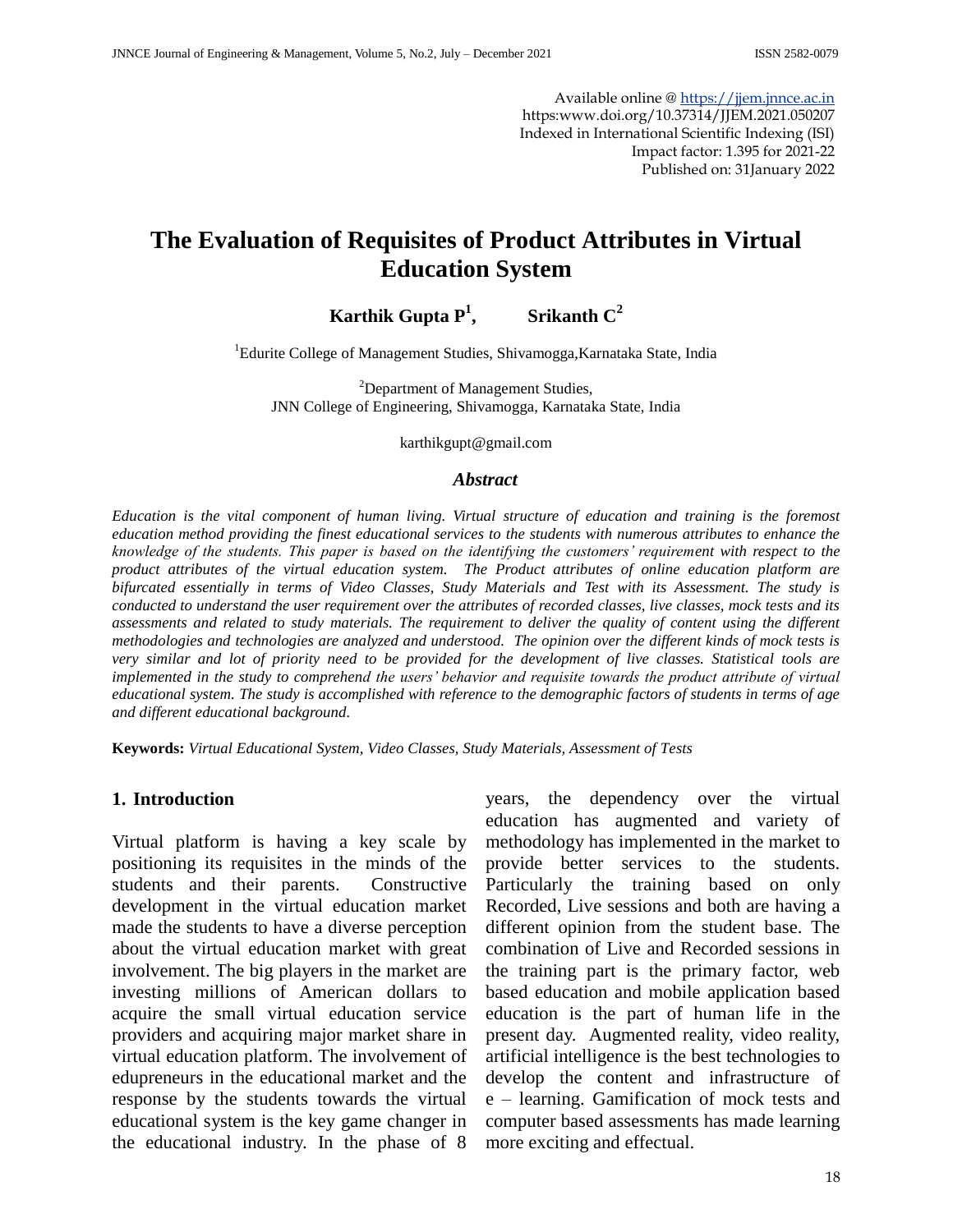## **2. Literature Review**

Immense Literature is reviewed to understand the nature of online education system and its methodology of working in the actual scenario. Ashley Babcock et al.,[1]: Hussey Researchers made an article regarding the identification of gap exists between the organization, faculties and students in an online learning center and analysed the actual reasons for it. There is shift in the paradigm of traditional teaching to virtual teaching. The adoptability of the new model is difficult and time consuming. Motivation is the major factor to bring the change. The existence of gap between the students and faculty are more compared to the gap exists between the organization and faculty. The researcher has provided the reasons to overcome from the existing problems. Esther Smidt et al., [2]: "The meaning of quality in an online course to administrators, faculty, and students" is the article published in the journal "Journal of Interactive Learning Research" is reviewed and analyzed the Faculty and students perceptions of online education with the study of methodology used to analyze the collected results. Live educational websites are reviewed and studied the adopted educational model to deliver the education to the students in the form of video classes, Study materials and Online Mock tests. Muhammad Amaad Uppal, Samnan Ali and Stephen R. Gulliver et al.,[3]: With the aid of ELQ model, the researcher has identified many factors to enhance the e – learning quality. In the present scenario, the shift towards  $e$  – learning is increasing day by day with lot of dependencies. Researcher has analyzed and identified to minimize the service gap between the  $e$  – learning service provider and the user of content to uplift the quality of the service. [Uzodinma Phillip O](https://www.researchgate.net/profile/Uzodinma-O) [4]: The detail literature review is done to understand the requirement of online examination with the aid of tutor and the problems involved in implementing the online examination. The researcher is analyzed by allowing the students to register in the website to attend the online mock tests with the aid of tutor. Tutors have

the access to view and edit the student profile. Questions can be uploaded by the instructor or any other authorized person during the time of mock tests. It is analyzed that, motivation is required for the tutors to adopt new system and guide the students to follow it. The researcher has identified the benefits such as save of time, save of cost, avoiding of malpractice and many more. Which eventually enhance the quality of the test. Implementation of computerized test will improve the quality of test need to be conducted save of time, save of cost, avoiding of malpractice and many more. Which eventually enhance the quality of the test. Implementation of computerized test will improve the quality of test need to be conducted. Alistair Sutcliffe [5]: The attractiveness of the website plays a vital role in the development of any websites. By conducting backhand analysis, the impact of attractiveness on users can be measured. The researcher has bifurcated the attractiveness into two generic qualities, such as aesthetic design including of brand image, messaging, visual aid, and content design to attract the users in an effective way. The researcher has identified the elements that impact on attractiveness of the web pages are like, use of color, design of layout, style and symmetry, choice of media and many more. The analysis part has proven that the attractiveness is the major factor for the development of site that makes the users to be in the website for the longer period.

### **3. Objective of the Study**

1. To understand the preference of students on diverse product attributes of virtual education system.

2. To analyze the relationship between the Recorded Video classes and Live Video Classes, Mock test and its Assessment.

3. To understand the variation in the opinion provided by the students over the requirements of the attributes of virtual education with respect to its product attributes.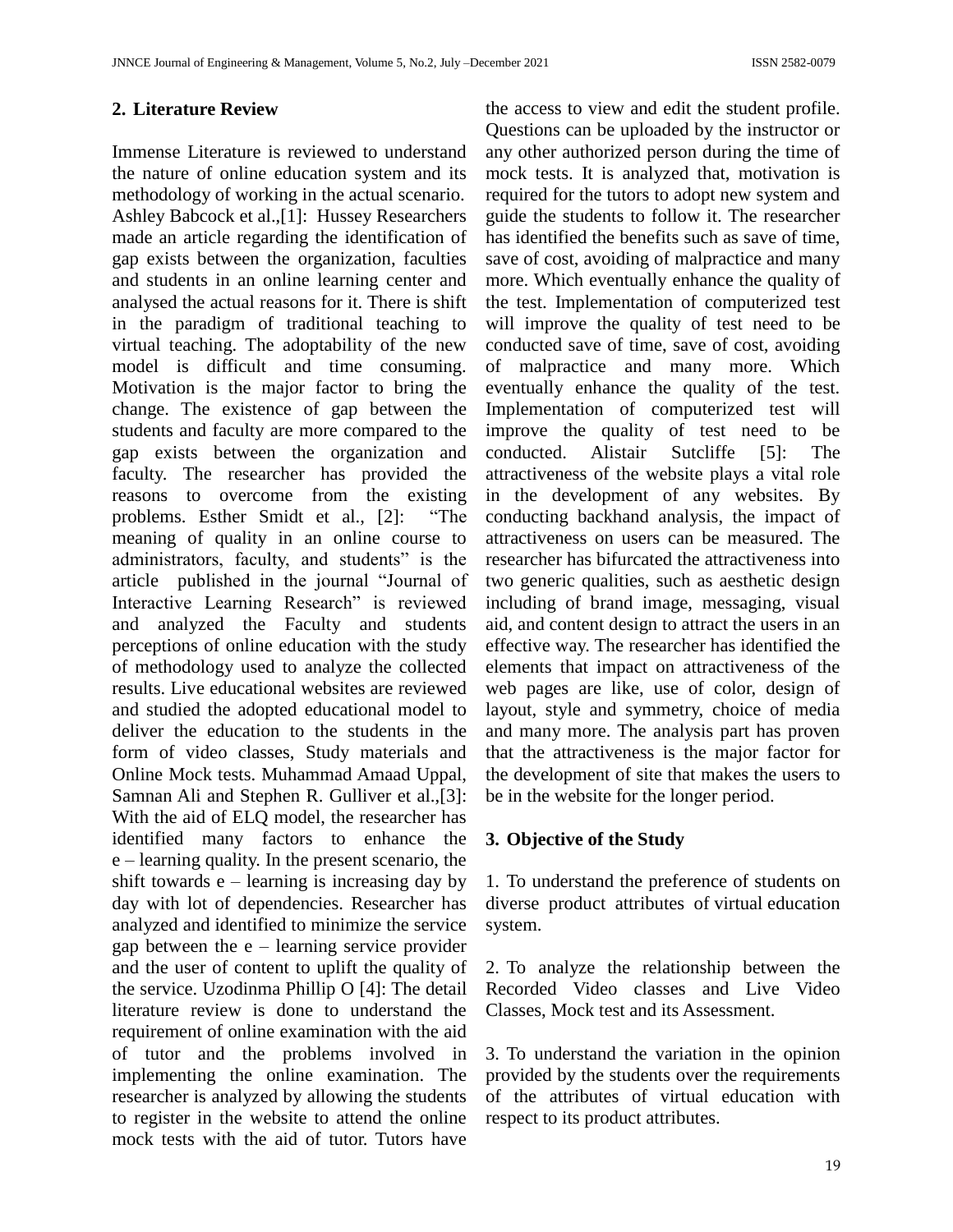4. To analyze the requirement of study Assessment of Mock Test and Study Materials. materials in the present market condition.

# **4. Data Collection, Analysis and Interpretation**

Primary data is collected at random through the structured questionnaire which is sent in Google forms by targeting the students of various educational streams in shimoga city. There are 12 questions in total including 7 demographical questions and remaining 5 questions are again bifurcated into 20 sub questions to collect the ordinal data. Demographic section includes the questions related to Age, Educational Background, and few more. The other phase is considered to analyze the ordinal data that is completely related to the virtual educational attributes such as Video Classes, Study Materials and Mock tests with its assessment which are considered for the study. Questions are appropriately considered to understand the preference of students on diverse product attributes of virtual education system, to analyze the relationship between the Recorded Video classes and Live Video Classes, Mock test and its Assessment. The existing Gap is also measured in terms of product features. A feature related to the normal offline learning is also considered to measure its importance after implementing in the virtual educational platform. A total of 162 students are participated in the survey with different educational backgrounds.

Highest number of respondents belongs to the age group of 18 years to 22 years striking 66% of the total respondents. The male respondents and female respondents are equal in number with 13 different educational backgrounds. Among 162 respondents 60.3% are preferring both web based and mobile application based educational platform, 28.2% and 11.5% respondents are preferring mobile application based learning and web based learning respectively.

The highest weighted average is calculated for the attributes related to Recorded Video Classes, Live Video Classes, Mock Tests,

The highest Weighted Average of the above mentioned attributes are shown in Table 1.

The attributes mentioned in Table 1 are having highest weighted average representing the highest requirement of attributes by the respondents. Among the obtained highest weighted average, High Quality Video is very much preferable in the recorded session. According to the present scenario, there is a lack of availability of the internet in many rural areas and hence to provide high quality of the videos, high speed of internet is very important and hence infrastructure developments need to be prioritized.

The standard deviation of the attributes considered for the survey are shown in Table 2.

The calculated standard deviation represents the study materials attribute is having least standard deviation with very least coefficient of Variation. That is 0.570 and 1.37% respectively. This indicates, the opinion of the surveyed respondents over the sub attributes of study materials are almost same and almost equal priority is provided. The next least coefficient of variation is 5.47% representing the least variation among the sub attributes of mock tests. Awareness level of verities of mock tests and its requirement is known to the respondents and hence the conducting of mock tests in different situation and in different phases will be easy. The attribute Recorded classes, is having the coefficient of variation 7.436%, indicates some measures need to be taken to create the awareness among the availability of the different verities of recorded session and its usages. Evaluation and assessment is having a 30.43% of coefficient of variation that indicates some the variation in the opinion of the respondents over the

methodology inculcated to evaluate the test results. The attributes of live classes are having the coefficient of variation as 61.80%, indicates the respondents are having very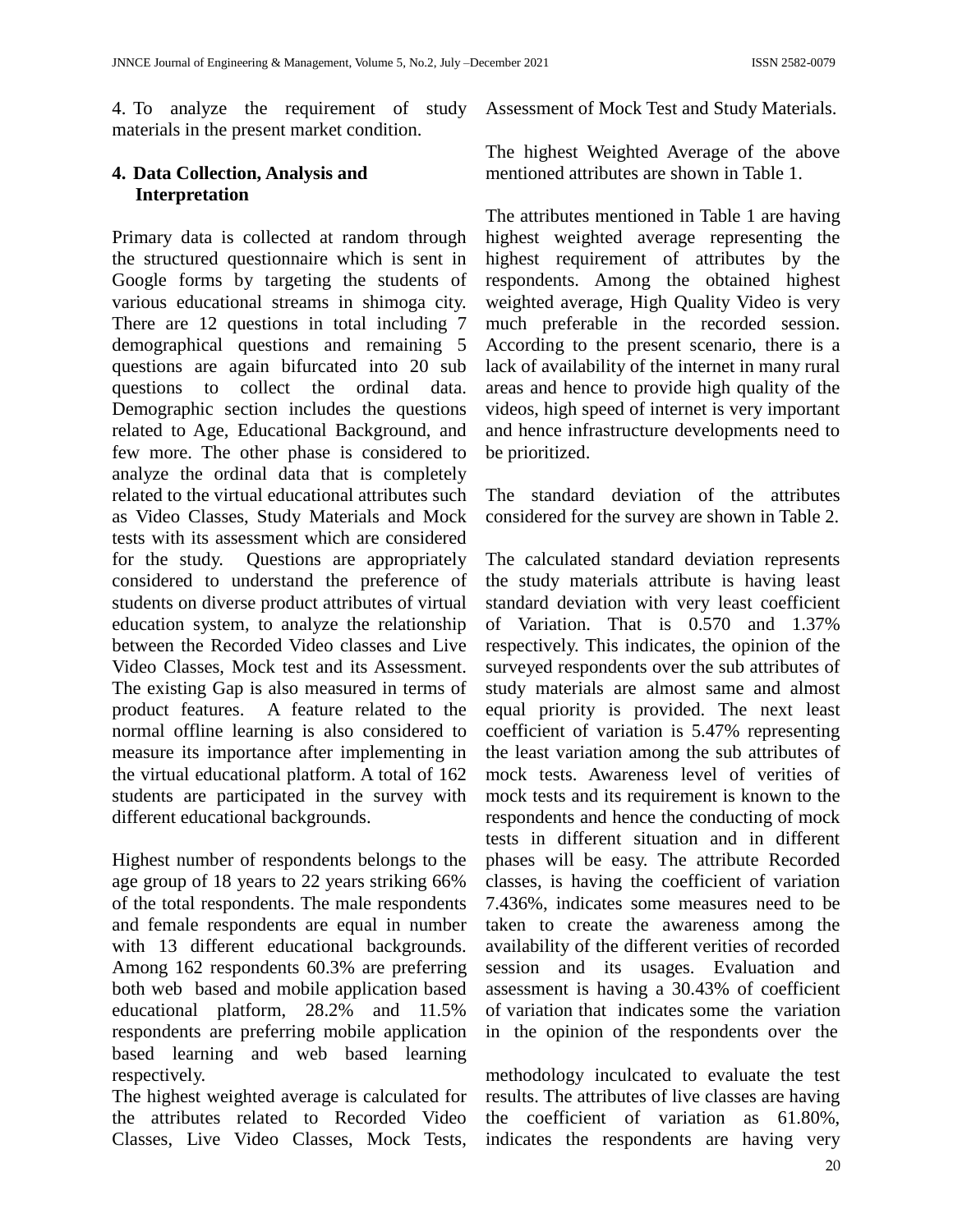# different opinion about their requirements and its usage.

| Sl. No | <b>Attributes</b>                                                      | <b>Highest</b> |
|--------|------------------------------------------------------------------------|----------------|
|        |                                                                        | Weighted       |
|        |                                                                        | <b>Average</b> |
| 1.     | Recorded Video Classes - High Quality Video is very much preferable    | 43.33          |
| 2.     | Live Video Classes - Additional supporting content like PDF, PPT, Word | 42.46          |
|        | DOCS, and Excel Sheets are to be provided along with the Live Classes. |                |
| 3.     | Mock Tests - Cheating proof - Time Limit is required to every test to  | 40.66          |
|        | avoid cheating                                                         |                |
| 4.     | Assessment of Mock Tests - I prefer the results of the test should be  | 39.26          |
|        | provided in the form of obtained percentage, percentile, average Score |                |
|        | and overall score                                                      |                |
| 5.     | Study Materials - Platform should be provided to learn about new tech- | 42.133         |
|        | nologies, along with its uses.                                         |                |

#### **Table 1: The highest Weighted Average of the above mentioned attributes**

| Sl.No | <b>Attributes</b>               | <b>Standard Deviation</b> | <b>Coefficient of</b><br><b>Variation</b> |
|-------|---------------------------------|---------------------------|-------------------------------------------|
|       | <b>Recorded Video Classes</b>   | 2.89                      | 7.436%                                    |
|       | Live Video Classes              | 23.37                     | 61.80%                                    |
| 3.    | <b>Mock Tests</b>               | 2.09                      | 5.47%                                     |
| 4.    | <b>Assessment of Mock Tests</b> | 1.24                      | 30.43%                                    |
|       | <b>Study Materials</b>          | 0.570                     | 1.37%                                     |

The relationship between the Recorded classes and live classes is -0.8325, representing a very low degree of negative correlation exist between the attributes of recorded classes and attributes of live classes. Positive correlations of 0.5672 exist between the attributes of mock test and its types of assessments. Representing a moderate relationship exist between those two attributes.

# **6. Suggestions**

6.1 Respondents prefer high quality of recorded classes with the usage of info – graphics, VFX's Demo videos, studio setup and motion design videos. Recorded session without instructor and a voice over is very much least preferred. Inculcating of graphics, vfx and motion design. Usage of augmented and video reality will enhance the quality of recorded session and it is primarily required in the present scenario.

6.2 Smaller recorded videos and division of major portion of videos in to smaller portions are always preferable and it is suggested to develop the smaller videos covering the required concept in that particular video.

6.3 A very low degree of correlation exists between the attributes of Recorded classes and live classes. There is a mixed opinion among the attributes of the live classes from the respondents and hence lot of awareness need to be provided to the students. Live classes conducted through web cam and using normal camera is not very effective compared to the usage of info – graphic styles and power point presentation in the live video classes.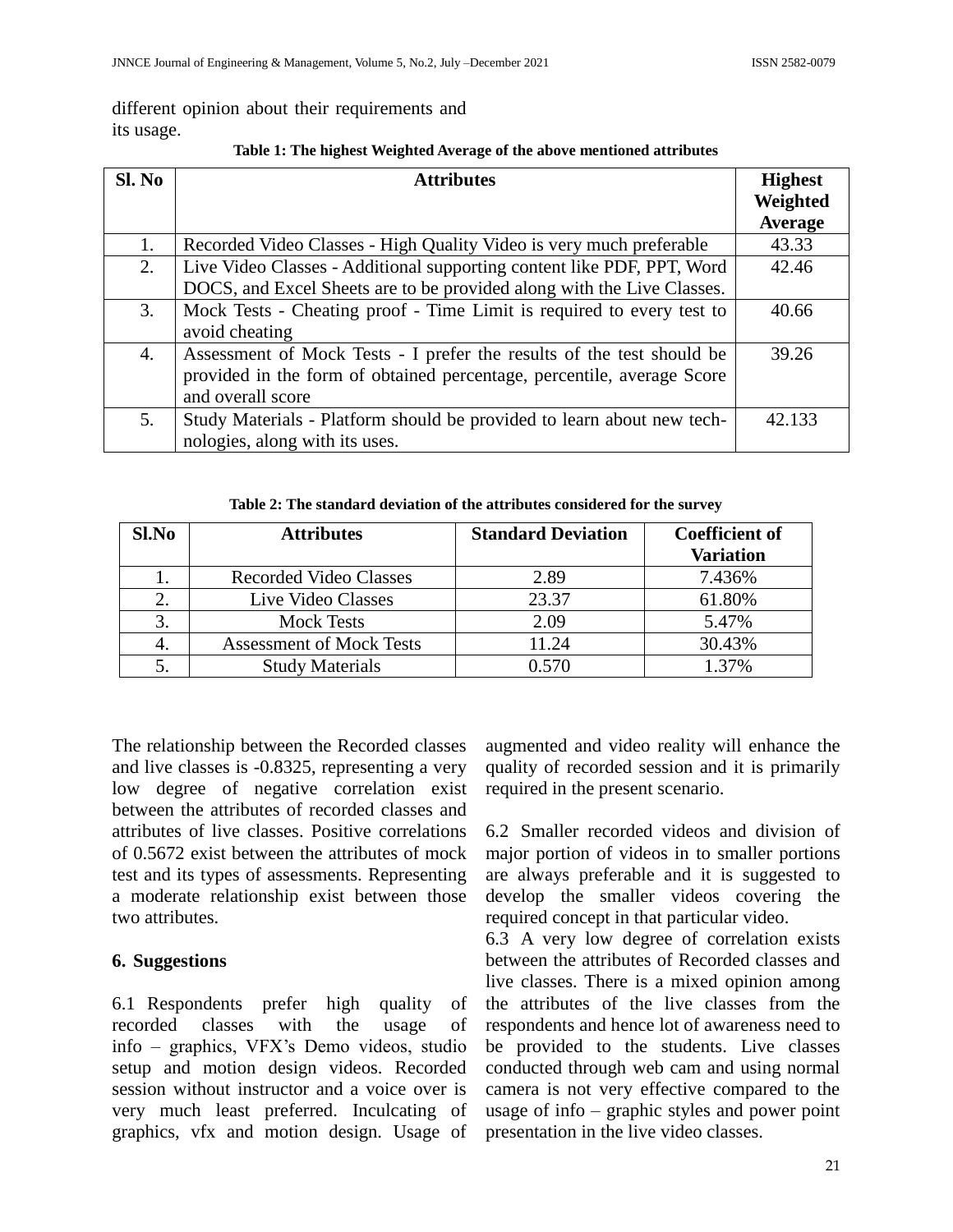Priority has to be provided for the implement of new technology and usage of new technical infrastructure for the betterment of live classes and to enhance the quality.

6.4 The usage of general live streaming method in the classroom setup and the implementation of basic technical facilities in the conducting of live videos have to be avoided in general and advanced techniques are to be preferred to enhance the quality of teaching.

6.5 The requirements of all the variety of mock tests are similar and based on the technical feasibility and necessity for the test takers, the conducting of different type of mock test is preferred.

6.6 Demo version to access the study material is very much preferred and the quality of materials can be decided before the usage of it.

# **References**

1. Ashley Babcock, Tara Lehan and Heather D. Hussey. (2019). Mind the Gaps: An Online Learning Center's Needs Assessment. TLAR, Vol. 24, No.1, September 2019, pp. 27 - 58. <https://files.eric.ed.gov/fulltext/EJ1214728.pdf>

2. Esther Smidt, Rui Li, Jennifer Bunk, Timothy Kochem and Ashley Mcandrew, The Meaning of Quality in an Online Course to Administrators, Faculty, and Students, Journal of Interactive Learning Research, Vol. 28, No.1, 2017, pp. 65-86.

3. Muhammad Amaad Uppal, Samnan Ali and Stephen R. Gulliver, (2017) Factors determining e-learning service quality, British Journal of Educational Technology, Vol. 1, No. 1, 2017, pp.1 - 15. [https://www.researchgate.net/publication/3154](https://www.researchgate.net/publication/315416635) [16635\\_](https://www.researchgate.net/publication/315416635)Factors\_determining\_e-

learning\_service\_ quality\_ELQ factors

4. Uzodinma Phillip O, Problems Of Online Examinations and Tutor-Marked Assignment (TMA), July 2015. Researchgate.com. https://www.researchgate.net /publication / 306118684\_PROBLEMS\_OF\_ONLINE\_EXA MINATIONS\_AND\_TUTOR-MARKED\_ASSIGNMENT\_TMA

5. Alistair Sutcliffe, Assessing the Reliability of Heuristic Evaluation for Website Attractiveness and Usability, Centre for HCI Design, Department of Computation, UMIST, UK, Proceedings of the 35th Hawaii International Conference on System Sciences, Jan. 7 2002 to Jan. 10 2002. Big Island, Hawaii.

http://citeseerx.ist.psu.edu/viewdoc/download? doi=10.1.1.545.6310&rep=rep1&type=pdf

6. India Today Web Desk, New Delhi, 6 technology trends that pushing up digital education in India, 8-August-2017 https://www.indiatoday.in /educationtoday/featurephilia/story/digital-education-1027965-2017-08-08

7. Panopto, 4 Types of Videos For More Engaged eLearning, 19 March 2019, [https://www.panopto.com/blog/4-types-of](https://www.panopto.com/blog/4-types-of-videos-for-more-engaged-e-learning/)[videos-for-more-engaged-e-learning/](https://www.panopto.com/blog/4-types-of-videos-for-more-engaged-e-learning/)

8. Corentin Sannié, 3 Different Types Of Online Training Videos, 13 April 2018, [https://elearningindustry.com/online-training](https://elearningindustry.com/online-training-videos-3-different-types)[videos-3-different-types](https://elearningindustry.com/online-training-videos-3-different-types)

9. Tech smith, 5 Types of Instructional Videos and When to Use Them, [https://www.techsmith.com/blog/types-of](https://www.techsmith.com/blog/types-of-instructional-videos/)[instructional-videos/](https://www.techsmith.com/blog/types-of-instructional-videos/)

10. Team Knorish, Types of Video Production You Can Consider For The Next Online Course

[https://blog.knorish.com/2020/04/02/types-of](https://blog.knorish.com/2020/04/02/types-of-video-production-online-courses)[video-production-online-courses](https://blog.knorish.com/2020/04/02/types-of-video-production-online-courses)

11. Sara Mcguire, , 10 Types of Visual Aids For Learning [+ Teaching Aid Templates}, Sep 28, 2018